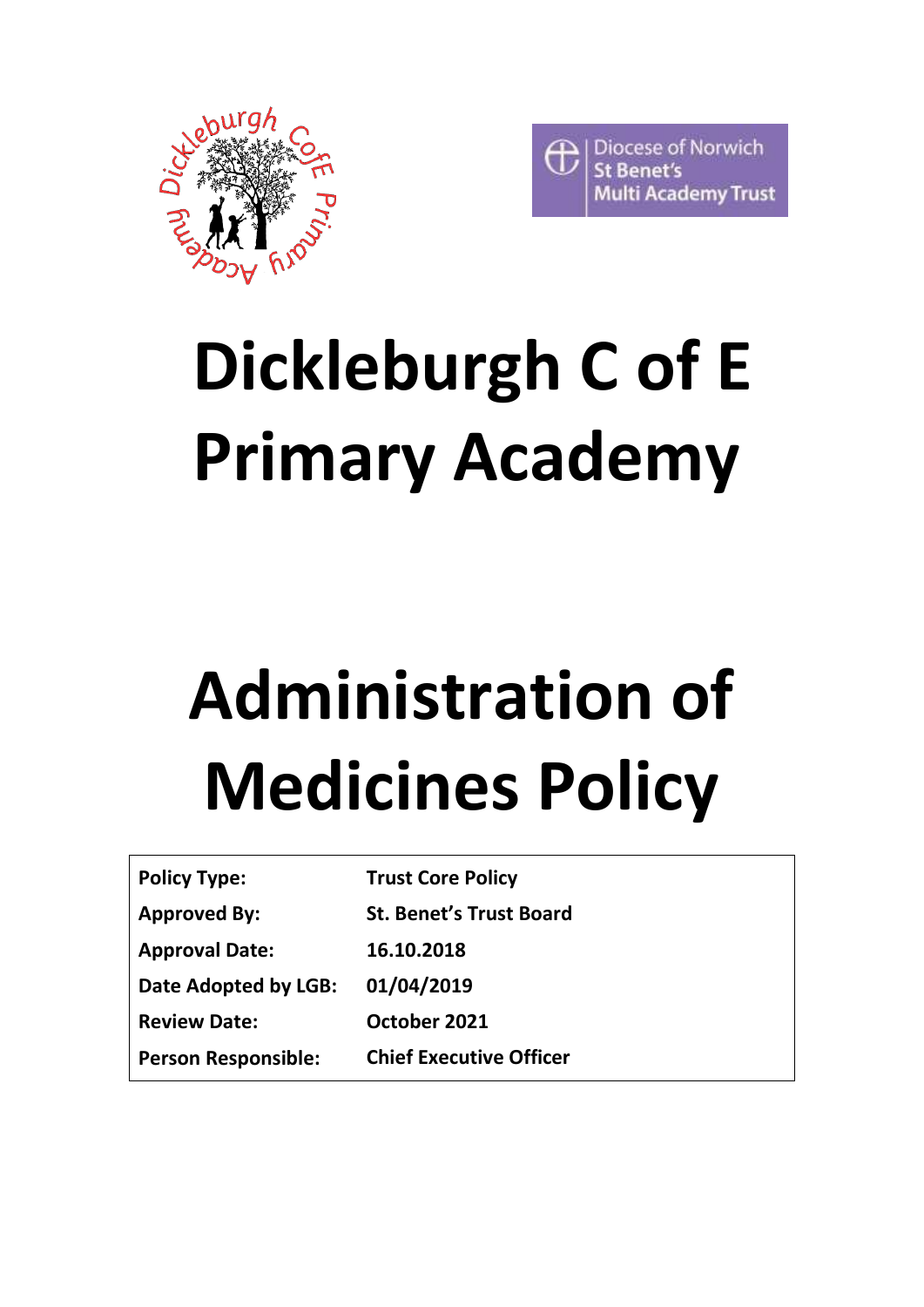#### **Roles and Accountabilities**

The Diocese of Norwich St. Benet's Multi Academy Trust (the "Trust") is accountable for all policies across its Academies. All policies, whether relating to an individual academy or the whole Trust, will be written and implemented in line with our ethos and values as articulated in our prospectus. We are committed to the provision of high-quality education in the context of the Christian values of responsibility, respect and dignity where individuals are valued, aspirations are high, hope is nurtured and talents released.

A Scheme of Delegation for each academy sets out the responsibilities of the Local Governing Body and Principal / Head Teacher. The Principal / Head Teacher of each academy is responsible for the implementation of all policies of the Academy Trust.

All employees of the Academy Trust are subject to the Trust's policies.

#### **Policy Statement**

From time to time children get ill and may need time off, a visit to the doctor and a prescription to help them recover. Generally they begin to feel better before the prescription has finished and are well enough to continue with their education. There are also children who may be on long term medication due to conditions e.g.: asthma, eczema, diabetes, allergies etc. At Dickleburgh, we recognise the need to enable children to take prescribed medication during the academy day.

#### **Aims**

The aims of this policy are to:

- enable regular attendance at the academy.
- support parents in enabling continuation of essential medication.
- enable equality of access to education for all.

Although the word 'parent' will be used throughout this policy, this includes 'carer' where appropriate.

It is not compulsory for staff to administer medicines. All staff who undertake such duties will be appropriately trained.

#### **Managing Prescription Medicines which need to be taken during the Academy Day**

Medicines should only be brought into the academy when it is essential and when it would be detrimental to a child's health if the medicine was not administered during the academy day. Many children will need to be able to take medicines at some time during the day. This will usually be for a short period only, e.g. to finish a course of antibiotics or to apply a lotion and will minimise the time that they need to be absent.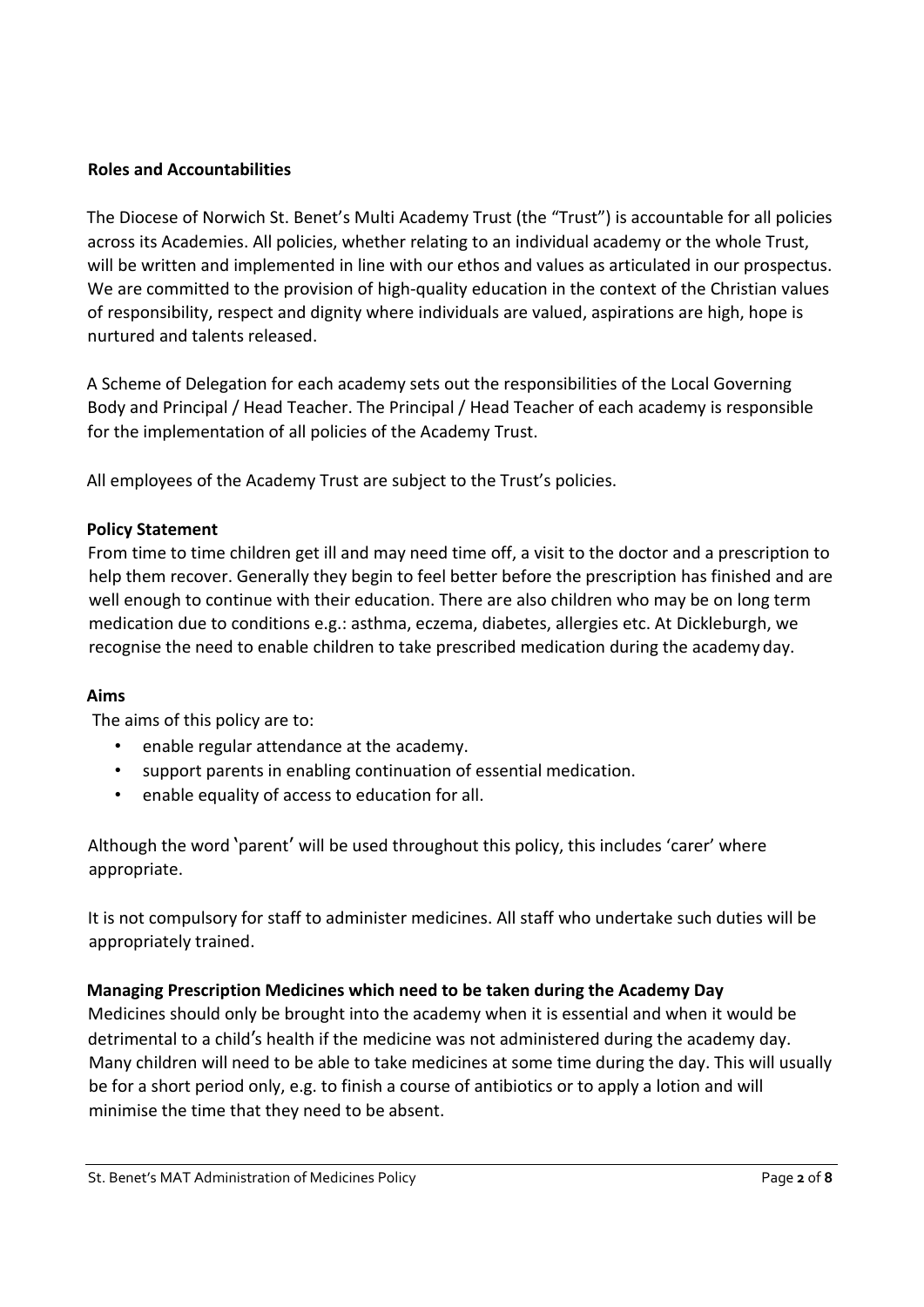At Dickleburgh following the regulations from the DfE, we will only accept medicines which have been prescribed by the doctor, dentist, nurse prescriber or pharmacist prescriber. Medicines will need to be provided in the original container as dispensed by a pharmacist and include the child's name and prescriber's instructions for administration.

## **WE WILL NOT ACCEPT MEDICINES WHICH HAVE BEEN TAKEN OUT OF THE CONTAINER AS ORIGINALLY DISPENSED NOR MAKE CHANGES TO DOSAGES ON PARENTAL INSTRUCTIONS.**

It is helpful, where clinically appropriate, if medicines can be prescribed in dose frequencies which enable them to be taken outside academy hours. Parents will be encouraged to ask the prescriber about this. Medicines that need to be taken three times a day could be taken in the morning, after school and at bedtime.

## \*All emergency medicines, such as asthma inhalers and adrenaline pens, should be readily available to children and should not be locked away.

## **Managing Prescription Medicines on Trips and Outings**

Since we would always wish our pupils with medical needs to participate in visits whenever possible, we need to consider for each visit what reasonable adjustments will have to be made to enable the children with medical needs to take part in safely managed visits. The risk assessment form which is completed prior to the visit (where relevant) will need to include the necessary steps to include children with medical needs, together with any particular risk assessments for those children. It may be necessary for additional safety measures to be taken for outside visits. Arrangements for taking any necessary medicines will also need to be taken into consideration. Staff supervising excursions should always be aware of any medical needs and the relevant emergency procedures if appropriate.

A copy of any health care plans should be taken on visits in the event of the information being needed in an emergency. It will be the responsibility of the parents to ensure that any medication children take with them on trips and outings is available and in date.

## **Sporting Activities**

At Dickleburgh, most children with medical conditions can, and indeed are positively encouraged to, participate in physical activities and extra-curricular sport. However, any restrictions on a child's ability to participate in P.E. should be recorded in their individual health care plan.

Some children may need to take precautionary measures before or during exercise and may also need to be allowed immediate access to their medicines such as asthma inhalers. Health care plans are completed and updated regularly for children who have conditions such as asthma, epilepsy, diabetes or anaphylaxis.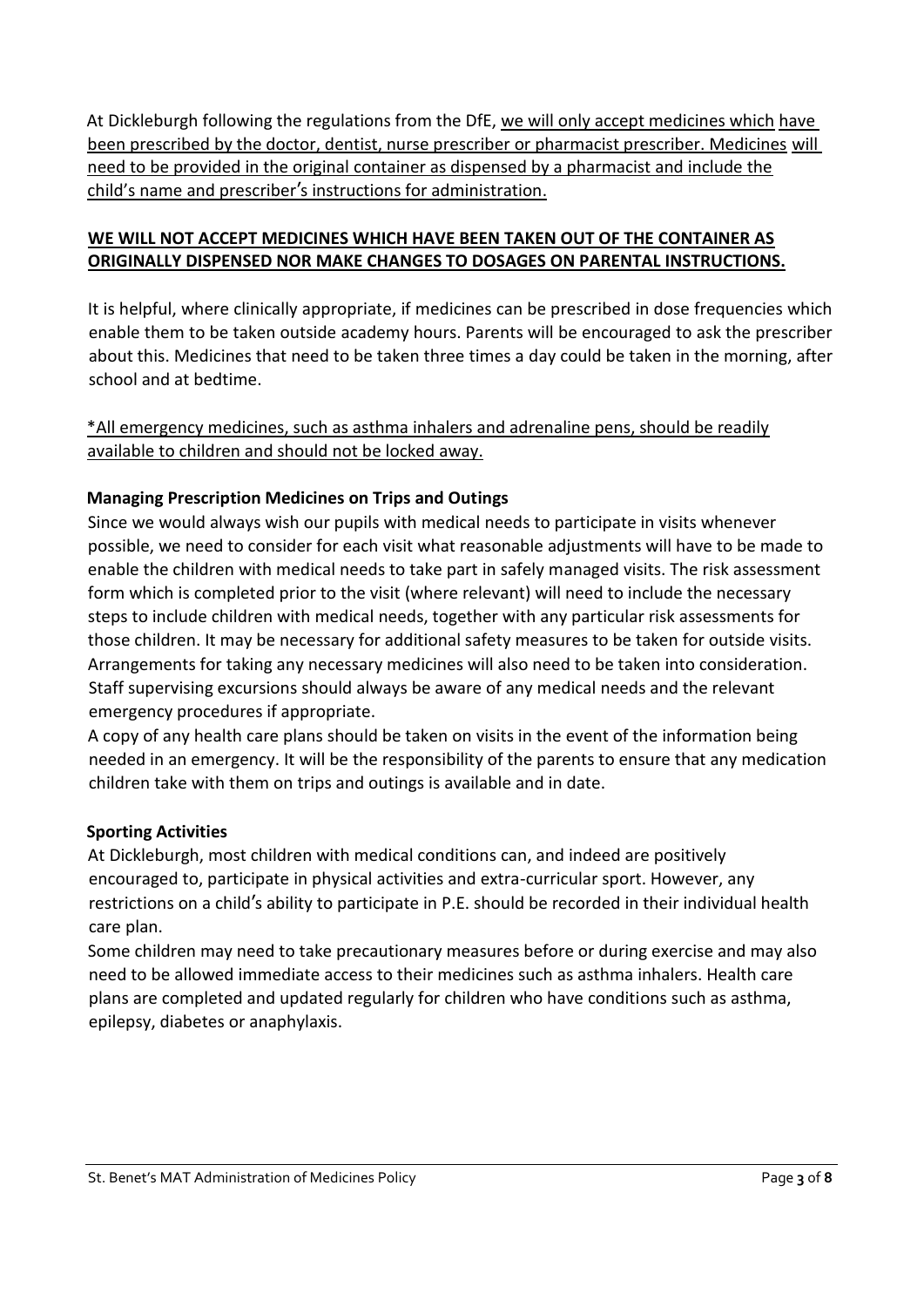## **Roles and Responsibilities of Staff Managing the Administration of Medicines and for Administering or Supervising the Administration of Medicines**

No child under 16 should be given medicines without their parent's written consent. Any member of staff giving medicines to a child should check:

- the child's name
- the prescribed dose
- the expiry date
- the written instructions provided by the prescriber on the label or container  $\Box$  the time the child received the last dose.

**If in doubt about any procedure, staff should not administer the medicine but check with the parents or a health professional before taking further action. However in the event of an emergency, and particularly for those pupils who have a care plan, the procedure outlined in the care plan will be followed.**

Each time a medicine is given to a child, the member of staff administering the medicine must record it. The forms for this purpose are held in the appropriate folder in the staffroom or school office. By completing these forms, we are demonstrating that we have exercised a duty of care.

All medicines, apart from asthma inhalers and other medicines which have been identified as being necessary for the pupil to have with them at all times, will be handed in to the academy office. It may be necessary to refrigerate the medicine, or lock it away in a medicine cupboard. Medicines which need to be refrigerated will be kept in the refrigerator with restricted access. All medicines will be stored in their original containers and clearly labelled.

The parent of the child taking the medicine will be asked to complete a parental consent form in order for the medicine to be taken at the academy. Parents should tell the academy about the medicines that their children need to take and provide details of any changes to the prescription or the support required. Changes should always be made in writing.

## **Self-Management of Medicines**

It is good practice to support and encourage children, who are able, to take responsibility to manage their own medicines from a relatively early age and we encourage this. Older children, with long-term illness should, whenever possible, assume complete responsibility under the supervision of their parent. Under these circumstances, it will be important for the parent to liaise with the academy to provide information regarding any changes in the medical condition or the medication itself.

## **Refusing Medicines**

If a child refuses to take medicine, staff should not force them to do so, but should note this in the records. Parents should be informed of the refusal on the same day. If refusal to take medicines results in an emergency, the academy's emergency procedures should be followed.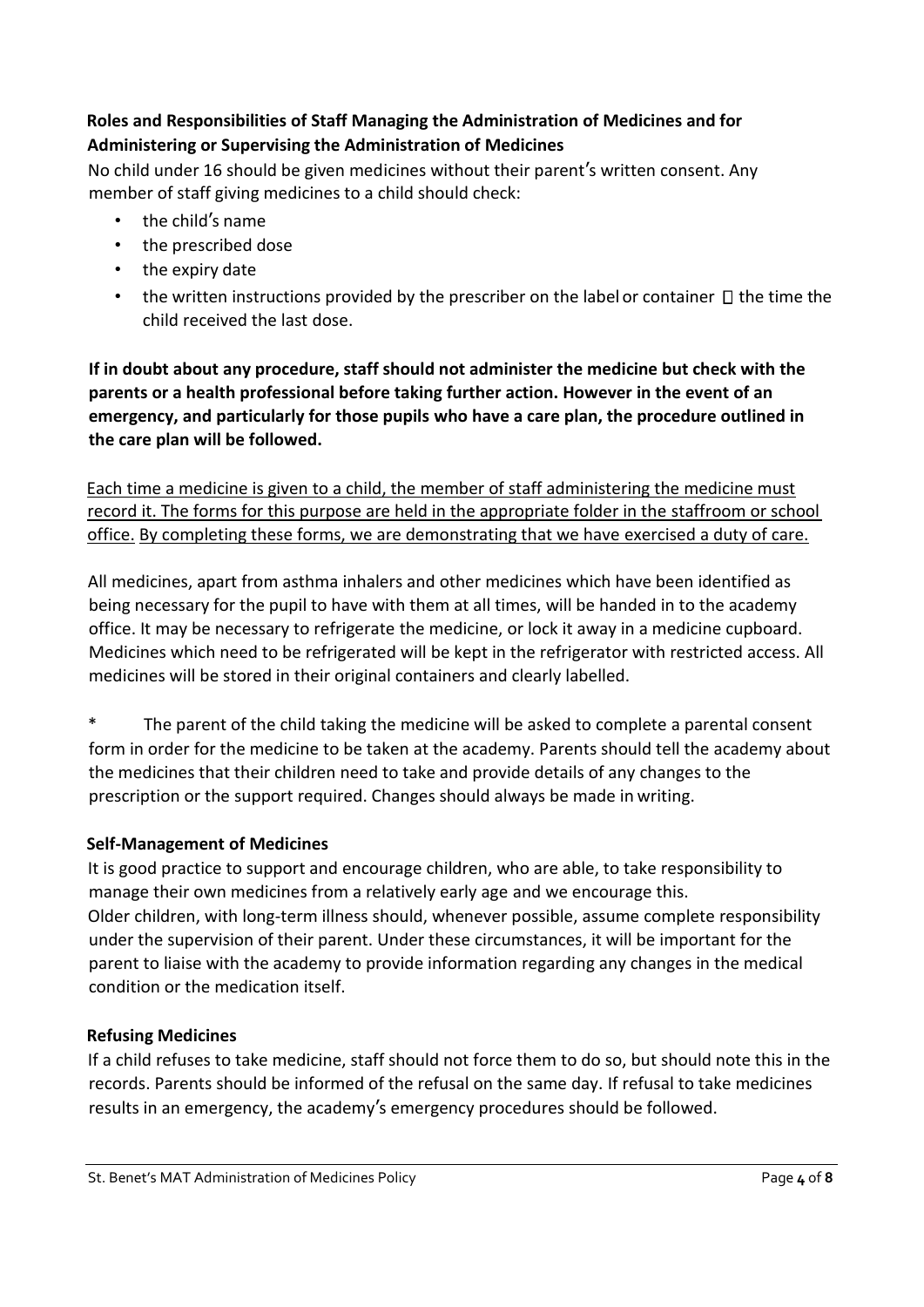## **Parental Responsibilities in Respect of Their Child's Medical Needs**

Parents should tell the academy about the medicines that their child needs to take and provide details in writing of any changes to the prescription or the support required. See Appendix A for proforma. However, staff will also make sure that this information is the same as that provided by the prescriber and are consistent with the instructions on the container. Parents will also need to provide the academy with any information relating to predisposed conditions which the academy needs to be made aware of.

Medicines should always be provided in the original container as dispensed by a pharmacist and include the prescriber's instructions. In all cases it is necessary to check that written details include:

- child's name
- name of the medicine
- dose
- method of administration
- time/frequency of administration
- any possible side effects
- expiry date

## **Situations in Which Children May Take Any Non-Prescriptive Medicines**

**Non-prescribed medicines will not be administered to pupils at Dickleburgh.** If a child is suffering regularly from frequent or acute pain, the parents should be encouraged to refer the matter to the child's GP.

## **A CHILD UNDER 16 SHOULD NEVER BE GIVEN ASPIRIN OR MEDICINES CONTAINING IBUPROFEN UNLESS PRESCRIBED BY A DOCTOR. THEREFORE, WE WILL NOT BE ABLE TO ADMINISTER THESE MEDICINES WITHOUT A DOCTOR'S PRESCRIPTION.**

#### **Long Term Medical Needs**

It is important to have sufficient information about the medical condition of any child with long term medical needs. A health care plan for these children, involving the parents and the relevant health professionals, will enable the appropriate support to be provided.

The health care plan will include:

- details of the child's condition
- any special requirements e.g. dietary needs, pre-activity precautions
- any side-effects of any prescribed medication
- what constitutes an emergency
- what action to take in an emergency
- what not to do in the event of an emergency
- who to contact in the event of an emergency
- the role staff can play.